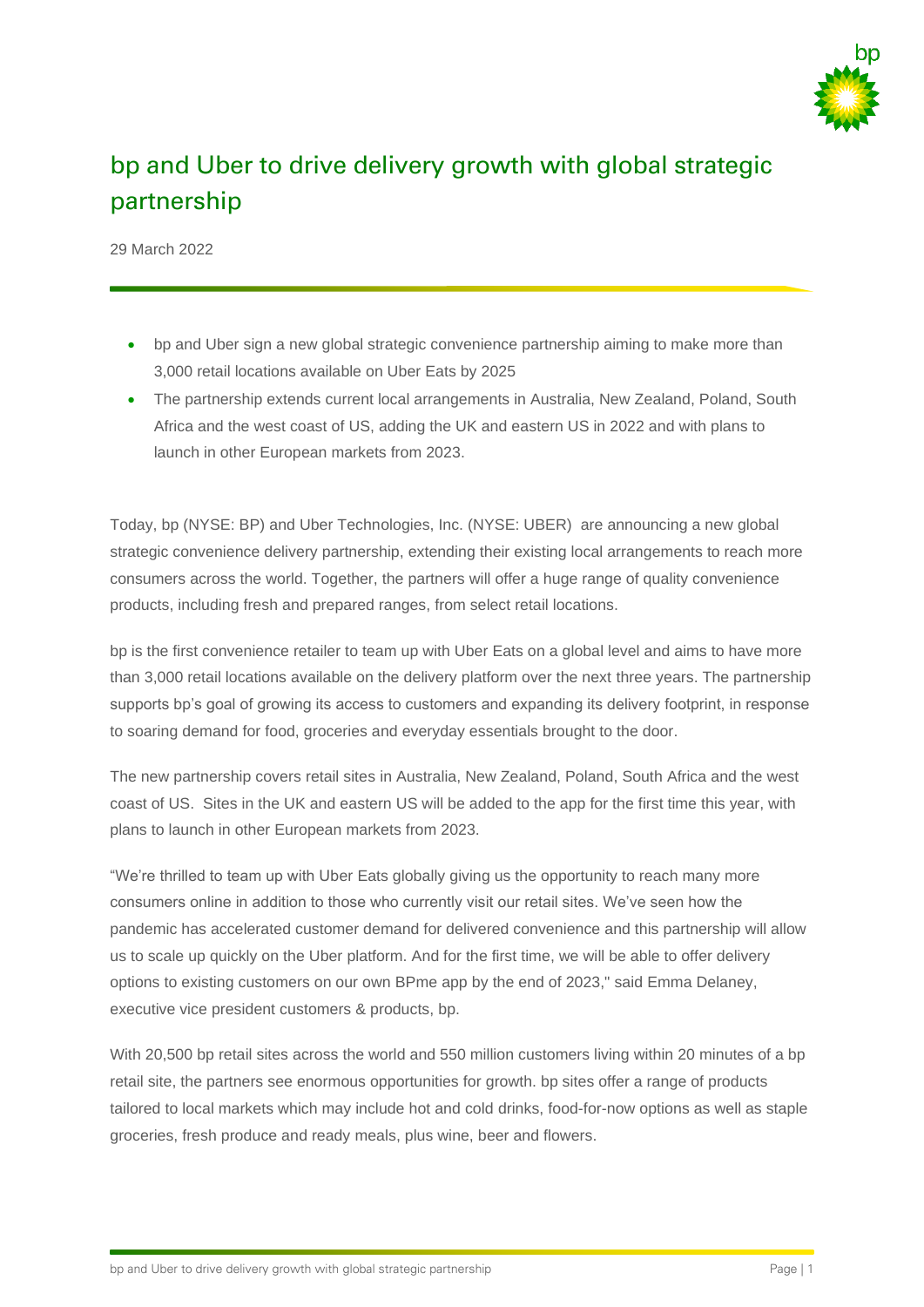- In the UK, customers will be able to access a range of Wild Bean Café, and other branded food and products via Uber Eats – with the first 120 sites due live on the platform by the end of June
- In the US, the offer will be made available to bp's network of independently owned retail locations to support the growth of their businesses. The goal is to make it easy for these partners to sign up to the Uber Eats platform and access benefits based on bp's scale.

bp will benefit from Uber's global brand and operations footprint, best-in-class technology for dispatching orders, and more than 4.4 million drivers and couriers on the platform worldwide.

As part of the agreement, Uber Eats and bp will work to introduce delivery options onto bp's own app, BPme – initially planned to be available in the UK, US and Australia by the end of 2023 – powered by Uber Direct. This new offer will allow bp to directly connect its customers to delivery riders, making Uber Eats the trusted partner in fulfilling these orders. Since 2019, bp has seen a three-fold increase in users of the BPme app, with 16 million active loyalty users worldwide.

"With more than 20,500 locations around the world, bp's reach is enormous—making them critical partners as we pursue our ambitions of helping consumers across the world get what they need delivered to their doorsteps," said Pierre Dimitri Gore-Coty, Uber's SVP of Global Delivery. "We are proud to support this next phase of the company's convenience growth through this delivery partnership and look forward to deeper collaboration in the future."

bp and Uber already work together in mobility with bp providing electric vehicle charging for Uber's ride-hail drivers. The companies will explore other areas for future cooperation in convenience, including opportunities to utilize low carbon delivery methods to fulfil orders from bp sites.

## Notes to editors

- bp currently offers delivery in 10 markets with a variety of partners. Since launching the first of these services in 2019 in Australia, its delivery footprint has grown to more than 1,000 sites worldwide.
- bp's retail sites include bp branded sites and others owned or licensed by bp, such as ampm in the US.

## About bp

bp's purpose is to reimagine energy for people and our planet. It has set out an ambition to be a net zero company by 2050, or sooner and help the world get to net zero, and a strategy for delivering on that ambition. For more information visit [bp.com.](https://www.bp.com/)

## About Uber

Uber's mission is to create opportunity through movement. We started in 2010 to solve a simple problem: how do you get access to a ride at the touch of a button? More than 15 billion trips later,